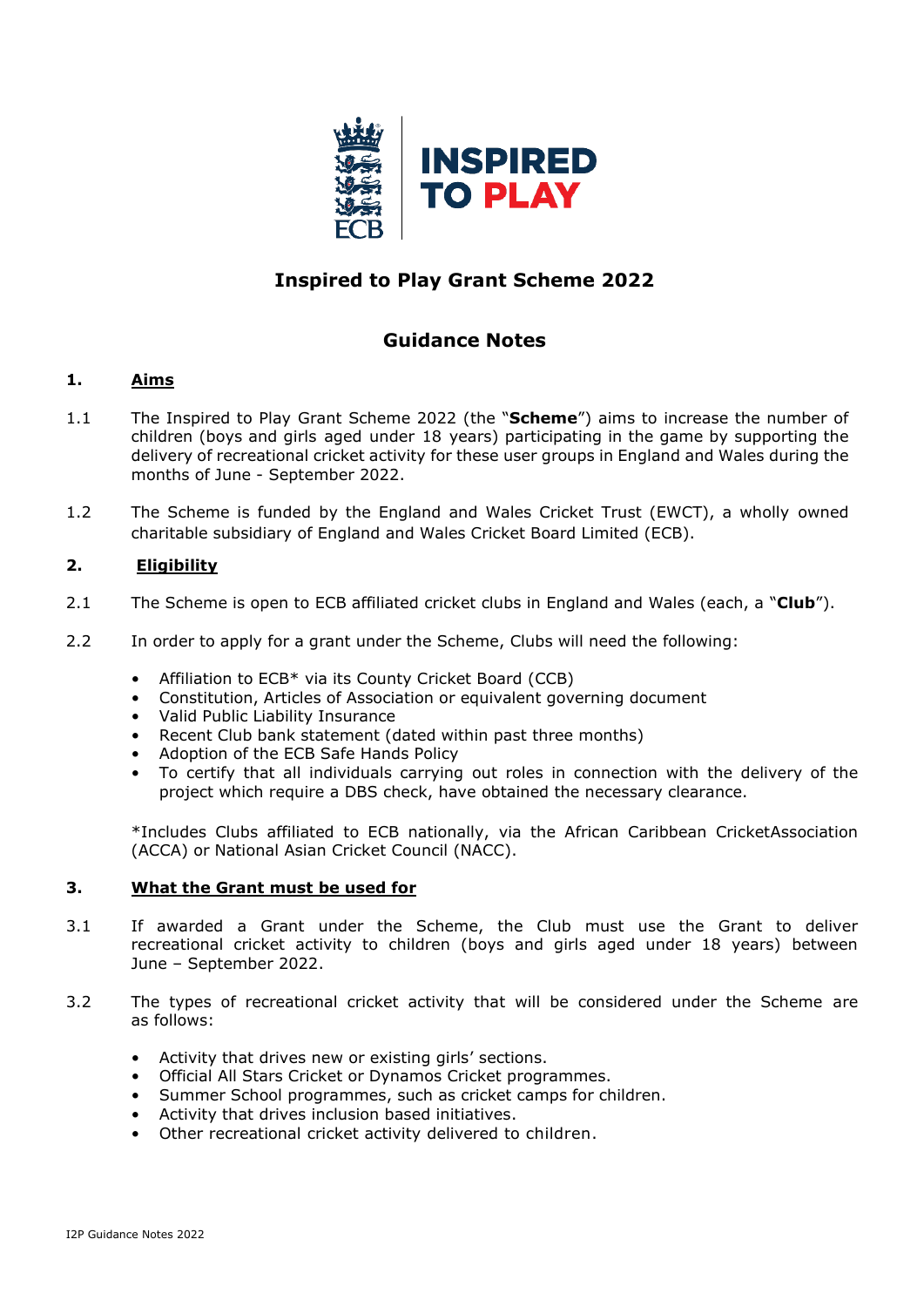### **4. Eligible Costs**

Whilst this is not an exhaustive list, applications for a Grant towards costs that directly support the delivery of recreational cricket activity for children (as outlined in section 3.1 above), will be considered, as follows:

- Facility or venue hire.
- Staff Costs (qualified coaches).
- Staff Costs (volunteer expenses).
- Admin and project marketing costs (Limit of £100).
- Playing Equipment Kwik Cricket, softball, hard ball directly related to the activity.
- Coaching Equipment Cones, bibs, bean bags, Windballs etc, directly related to the activity.
- T-Shirts for participants (Limit of £200, excludes Official All Stars & Dynamos).
- Trophies, Medals for an end of event presentation to participants directly related to the activity (Limit of £150).
- Catering e.g. snacks, soft drinks or food for an end of event BBQ for participants and volunteers directly related to the activity (Limit of £200, excludes alcohol).

#### **5. Ineligible Costs**

- Funding of facilities projects (capital expenditure) e.g. purchase of a Non-Turf Match Pitch, large items of grounds equipment such as covers, sightscreens, mobile net cages or grounds machinery such as mowers,rollers etc.
- Purchase of other non-essential goods e.g. bowling machines, AV equipment etc.
- Projects that are already funded by ECB, EWCT (e.g. Disability Cricket Champion Clubs) or any other third-party funding source (e.g. charities).
- Any other expenditure that EWCT deems inappropriate.

#### **6. Amount of Grant**

- 6.1 The grant is £1,000 per Club.
- 6.2 Each application will be assessed on its own merits.

## **7. Key Dates**

- 4 April 2022 The Scheme will be open to applications.
- 31 May 2022 The Scheme will close to applications (or when the funds run out, whichever is earlier).
- 30 September 2022 Closing date for activity to be delivered and claims submitted.

#### **8. Application Process**

- 8.1 Clubs will be required to complete an online application via the ECB Investment Management System (IMS), which is accessible from: <https://ims.ecb.co.uk/>
- 8.2 Clubs accessing IMS for the first time will need to identify two contacts (authorised signatories of the Club) to act on its behalf for the project. Both contacts will need to have the following:
	- the Club's express authority to apply for funding on behalf of the Club and to contractually bind the Club on all matters relating to the funding, including, if successful, signing the relevant contracts on behalf of the Club
	- a personal user account created on IMS
	- a personal email address
	- reasonable IT skills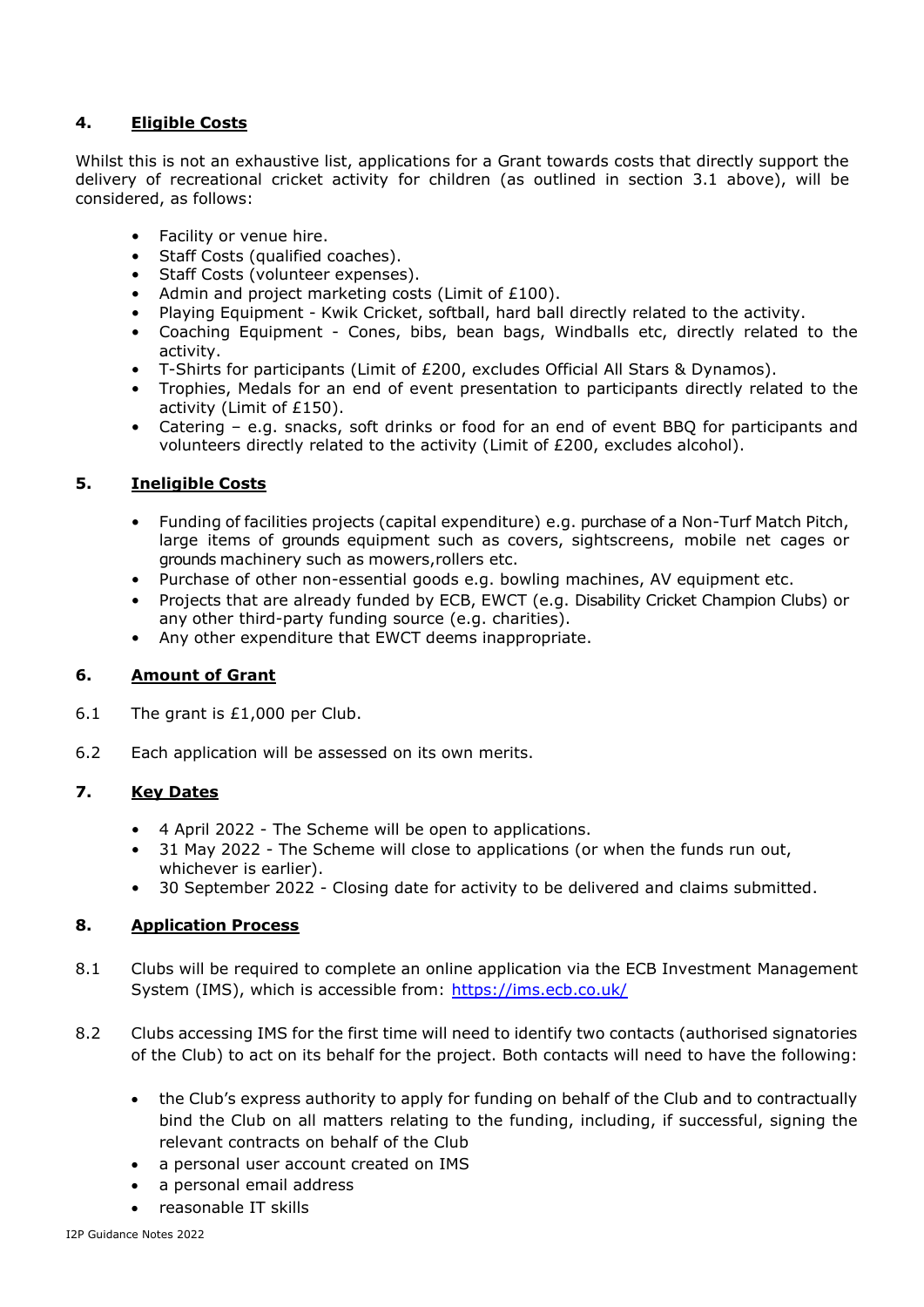- 8.3 All new user account details will need to be verified by the local CCB. Once verified, the key contact will be able to complete the online application and upload any supporting documentation.
- 8.4 As part of the online process on IMS, the Club will be required to provide a brief project description outlining the type of cricket activity it intends to deliver for children (as specified in Section 3) and a breakdown of proposed expenditure of the Grant.
- 8.5 On completion of the application, it may be submitted and an initial review will be conducted by the local County Cricket Board (CCB) within 14 days of receipt. The CCB may refer the application back to the Club if further information is required, or reject the application if the project is deemed ineligible.
- 8.6 Once the CCB is satisfied the application meets the aims of the Scheme, it will be forwarded on to the ECB for processing.
- 8.7 Clubs must not proceed with their project before they receive the Grant Offer Letter from ECB, via IMS. If a Club is subsequently found to have completed the project before receiving the Grant Offer Letter, the funding may be withdrawn.
- 8.8 Any Grant offered is on an understanding that the information provided within the application is correct. The EWCT reserves the right to request further evidence from the Club to support this information, if necessary, at any stage during the process, and to withdraw any offer in entirety if such evidence is not provided to EWCT's satisfaction.

#### **9. If the Application is Successful**

- 9.1 A Grant Offer Letter will be issued to the Club contacts (authorised signatories) by email, usually within 14 days of receipt of the Club's fully compliant application.
- 9.2 To accept the Grant and the conditions of the Scheme, the two contacts will be required to electronically sign the Offer Letter (using the DocuSign process) within 14 days of the date of the Offer Letter.
- 9.3 Payment of the Grant direct to the Club's designated bank account will usually occur within 10 working days of receipt of the signed Offer Letter.
- 9.4 Projects must be delivered and the grant spent in full by 30 September 2022.
- 9.5 The Club will be required to provide feedback on the success of the project, via IMS, within two months of completion of the Project. This will include, without limitation, outcomes, numbers impacted, photos, publicity and a breakdown of final expenditure etc., and any other information reasonably requested by, or on behalf of, EWCT.
- 9.6 The EWCT reserves the right to require repayment of any proportion of the Grant that has not been spent by 30 September 2022, in accordance with the terms of the Offer Letter.

#### **10. COVID**

Should further COVID restrictions or related measures limit the planned activity under the Project, the Club must notify the EWCT without delay and, at the EWCT's sole discretion, either (a) the deadline for delivering the Project may be extended and all other terms of the Offer Letter shall be unaffected; or (b) the Offer Letter will be deemed to be void ab initio and, for the avoidance of doubt, the EWCT will not be required to pay the whole or any part of the Grant to the Club.